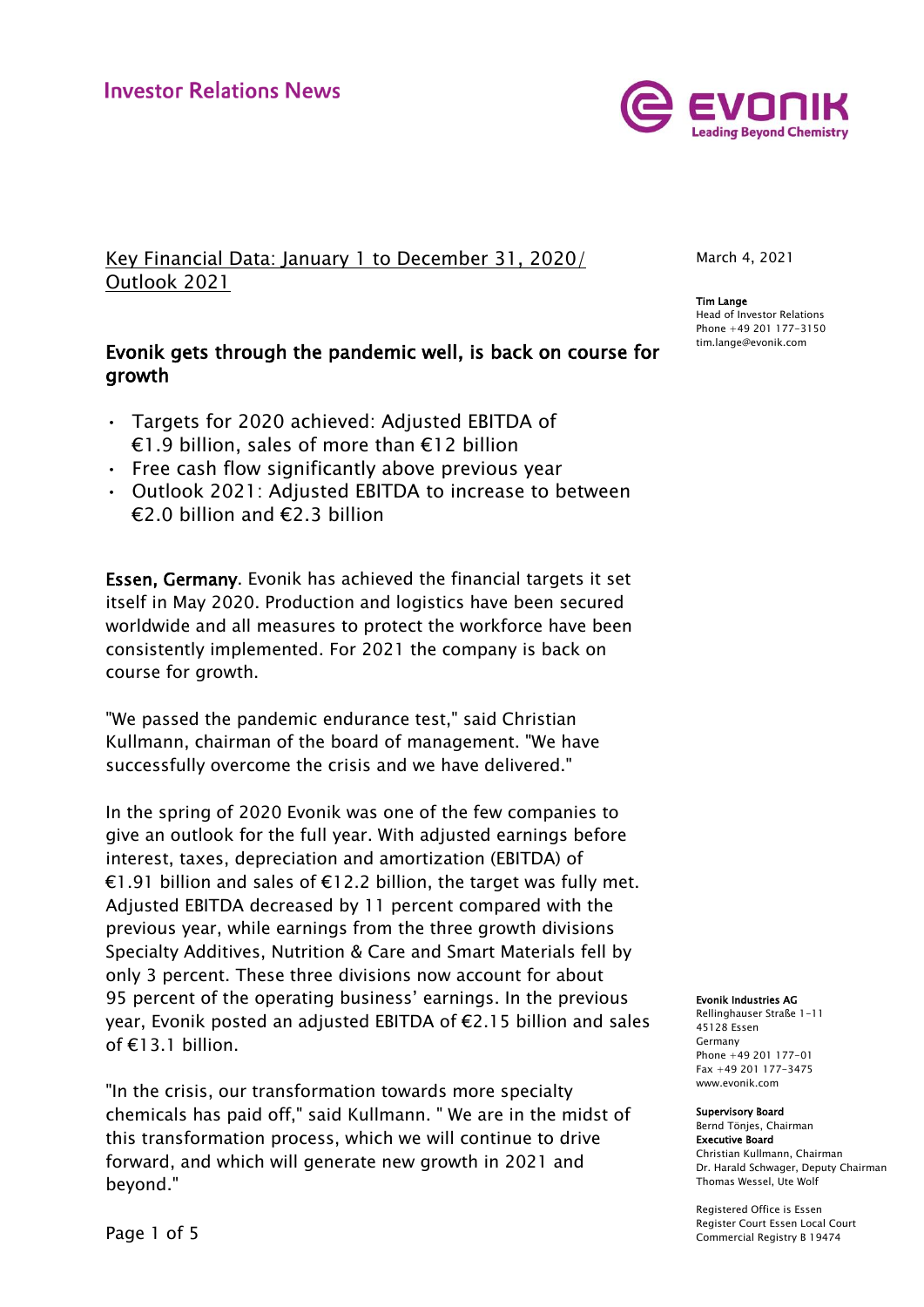

Growth projects include the expansion of specialty lipids production, which are essential for mRNA-based Covid-19 vaccines. In addition to production in the USA and Canada, Evonik is further expanding its production facilities at the German sites of Hanau and Dossenheim, which are expected to produce lipids in commercial quantities as early as the second half of 2021. Evonik's new production complex for Polyamide 12, used in growth markets such as 3D printing, will also be ready this year as planned.

Today Evonik generates around 35 percent of its sales from products that, compared with competing products, offer superior sustainability benefits to customers. In the field of future technologies, these so-called Next Generation Solutions are urgently needed. Evonik will continue to increase the proportion of sales from these products in the coming years.

For 2021 Evonik expects adjusted EBITDA to rise to between €2.0 billion and €2.3 billion. Sales are expected to be between €12 billion and €14 billion and the cash conversion rate at around 40 percent. In the first quarter of this year the company expects adjusted EBITDA of at least €550 million.

Last year Evonik increased its free cash flow to €780 million and the cash conversion rate to above 40 percent. "We raised our forecast for free cash flow twice during the year and then even exceeded that," said Ute Wolf, chief financial officer. "Our outlook points in a clear direction: We expect rising earnings, a persistently high cash conversion rate and thus an increase in free cash flow in 2021."

Net income for the year 2020 fell to €465 million. In 2019, it amounted to  $E$ 2.1 billion, a figure that included the proceeds from the sale of the Methacrylates business.

Evonik believes in continuity for the dividend. At the annual shareholders' meeting on June 2, 2021, the executive and supervisory boards will be proposing a dividend of  $E1.15$  per share. Based on the closing share price at year-end 2020 that corresponds to a dividend yield of 4.3 percent.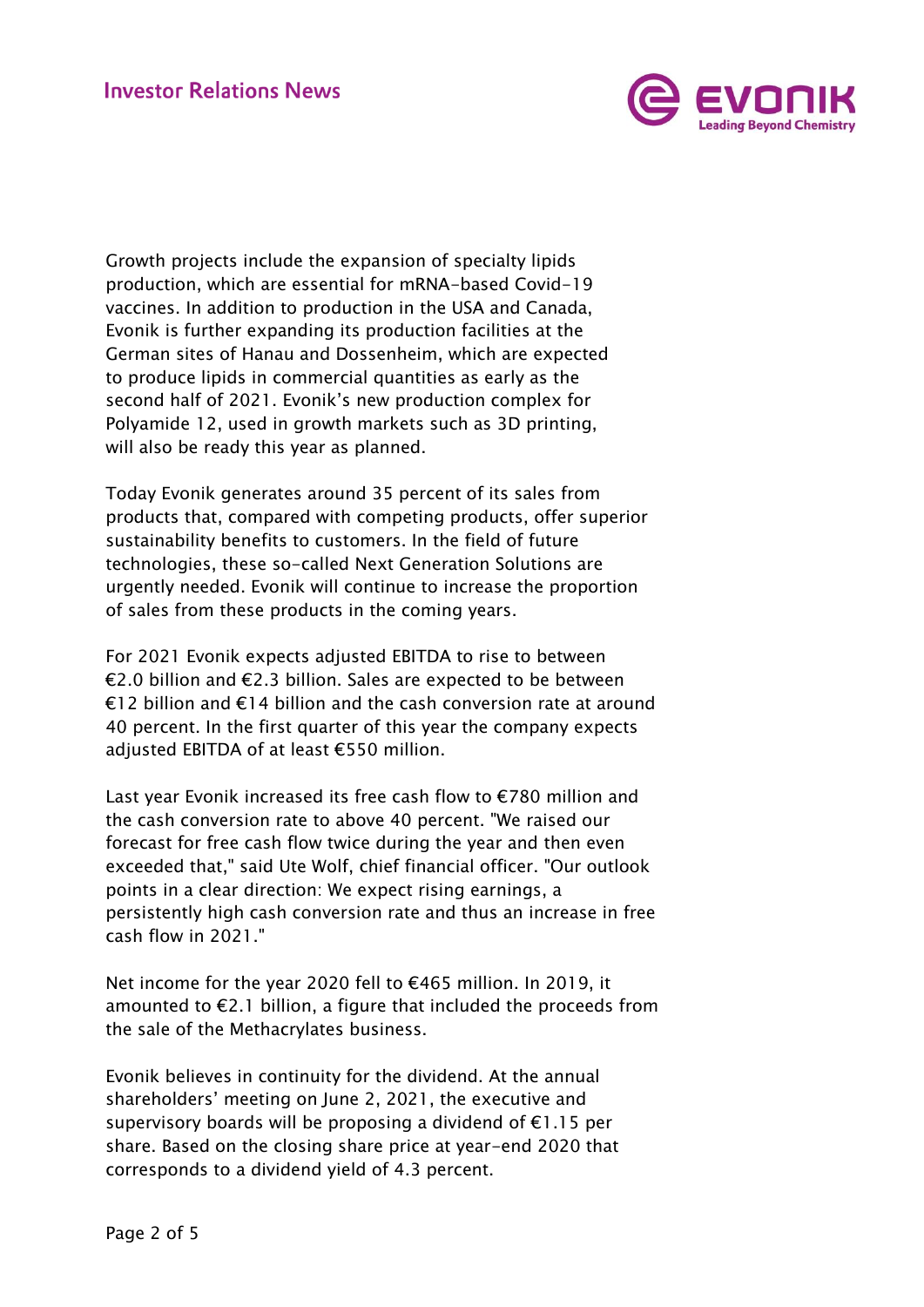

## Development of the divisions

Specialty Additives: The division's sales fell by 5 percent to €3.23 billion in 2020. Demand for additives for the automotive and coating industries initially declined significantly due to the challenging economic situation but showed a clear recovery at the end of the year. In contrast, additives for products in the construction industry and renewable energies experienced robust demand throughout the year. Demand for durable goods also recovered after a decline at the beginning of the year. The additives for polyurethane foams, used for example in mattresses or refrigerators, were able to benefit from this. Adjusted EBITDA decreased by 3 percent to €857 million.

Nutrition & Care: Sales at Nutrition & Care rose 2 percent to €2.99 billion in 2020. At Animal Nutrition, essential amino acids generated higher sales than in the previous year. In the methionine business, sales volumes increased with higher demand worldwide. Overall, sales prices were stable in the second half of the year. Demand for products from the health and care industries was also pleasing. Active Ingredients for cosmetic applications as well as pharmaceutical polymers in particular showed a positive development. Adjusted EBITDA rose by 21 percent to €560 million, mainly due to improved selling prices and successful cost management.

Smart Materials: The division's sales fell 4 percent to €3.24 billion in 2020. Business was particularly affected by the global economic slowdown in the second and third quarters but was able to return to the previous year's level in the fourth quarter. Overall, however, this led to a noticeable decrease in volumes. In the area of polymers, this was particularly the case for high-performance plastics for the automotive sector. The same applies in the field of inorganics for silica, which are used in the tire industry. Demand was significantly more robust for hygiene and care products as well as for environmental applications. The strong earnings contribution from PeroxyChem, which was included for the first time, had a positive effect. Adjusted EBITDA decreased by 19 percent to €529 million.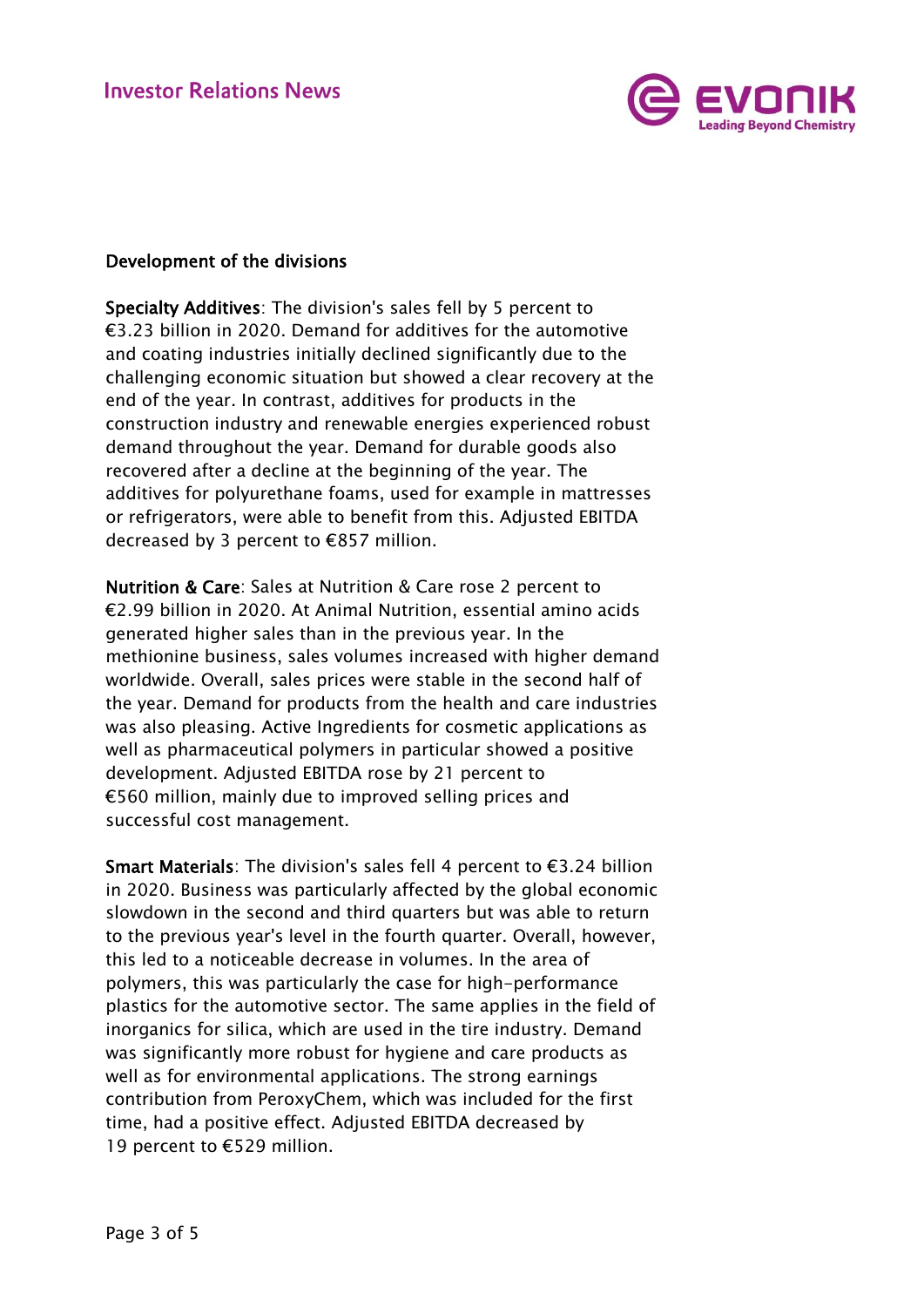

Performance Materials: The division's revenue fell 25 percent to €1.98 billion in 2020. Sales of C4-Verbund products decreased as a result of declining demand, particularly from the automotive and fuel industries. In the business with superabsorbents, the improving but still below-average capacity utilization in the industry had a negative impact. Adjusted EBITDA decreased by 65 percent to €88 million.

|                                                   | 4th quarter |       |             | Full year |        |             |
|---------------------------------------------------|-------------|-------|-------------|-----------|--------|-------------|
| in $\epsilon$ million                             | 2019        | 2020  | Change in % | 2019      | 2020   | Change in % |
| <b>Sales</b>                                      | 3,284       | 3,212 | $-2$        | 13,108    | 12,199 | -7          |
| <b>Adjusted EBITDA</b>                            | 505         | 418   | $-17$       | 2,153     | 1,906  | $-11$       |
| <b>Adjusted EBIT</b>                              | 253         | 146   | $-42$       | 1,201     | 890    | $-26$       |
| Adjustments                                       | $-1$        | $-7$  |             | $-115$    | $-71$  |             |
| Financial result                                  | $-19$       | $-36$ |             | $-132$    | $-135$ |             |
| Income before income taxes, continuing            |             |       |             |           |        |             |
| operations                                        | 233         | 103   | $-56$       | 954       | 684    | $-28$       |
| Income taxes                                      | $-26$       | $-20$ |             | $-180$    | $-181$ |             |
| Income after taxes, continuing operations         | 207         | 83    | -60         | 774       | 503    | $-35$       |
| Income after taxes, discontinued operations       | $-43$       | $-7$  |             | 1,353     | $-24$  |             |
| Income after taxes                                | 164         | 76    | $-54$       | 2,127     | 479    | $-77$       |
| thereof attributable to non-controlling interests | 4           | 3     |             | 21        | 14     |             |
| Net Income                                        | 160         | 73    | $-54$       | 2,106     | 465    | $-78$       |
| Adjusted net income                               | 231         | 114   | $-51$       | 902       | 640    | $-29$       |

## **Excerpt from the income statement**

#### Segment performance - 4th quarter

|                                            | Sales |       |             | Adjusted EBITDA |       |             |
|--------------------------------------------|-------|-------|-------------|-----------------|-------|-------------|
| in $\epsilon$ million                      | 2019  | 2020  | Change in % | 2019            | 2020  | Change in % |
| <b>Specialty Additives</b>                 | 810   | 848   |             | 203             | 201   | -1          |
| Nutrition & Care                           | 747   | 787   |             | 109             | 133   | 22          |
| <b>Smart Materials</b>                     | 836   | 866   | 4           | 168             | 124   | $-26$       |
| Performance Materials                      | 652   | 517   | $-21$       | 53              | 30    | $-43$       |
| Services                                   | 221   | 188   | $-15$       | 24              | $-15$ | $-163$      |
| Corporate, other operations, consolidation | 18    | 6     | $-67$       | $-52$           | $-55$ | 6           |
| Group                                      | 3,284 | 3,212 | $-2$        | 505             | 418   | $-17$       |